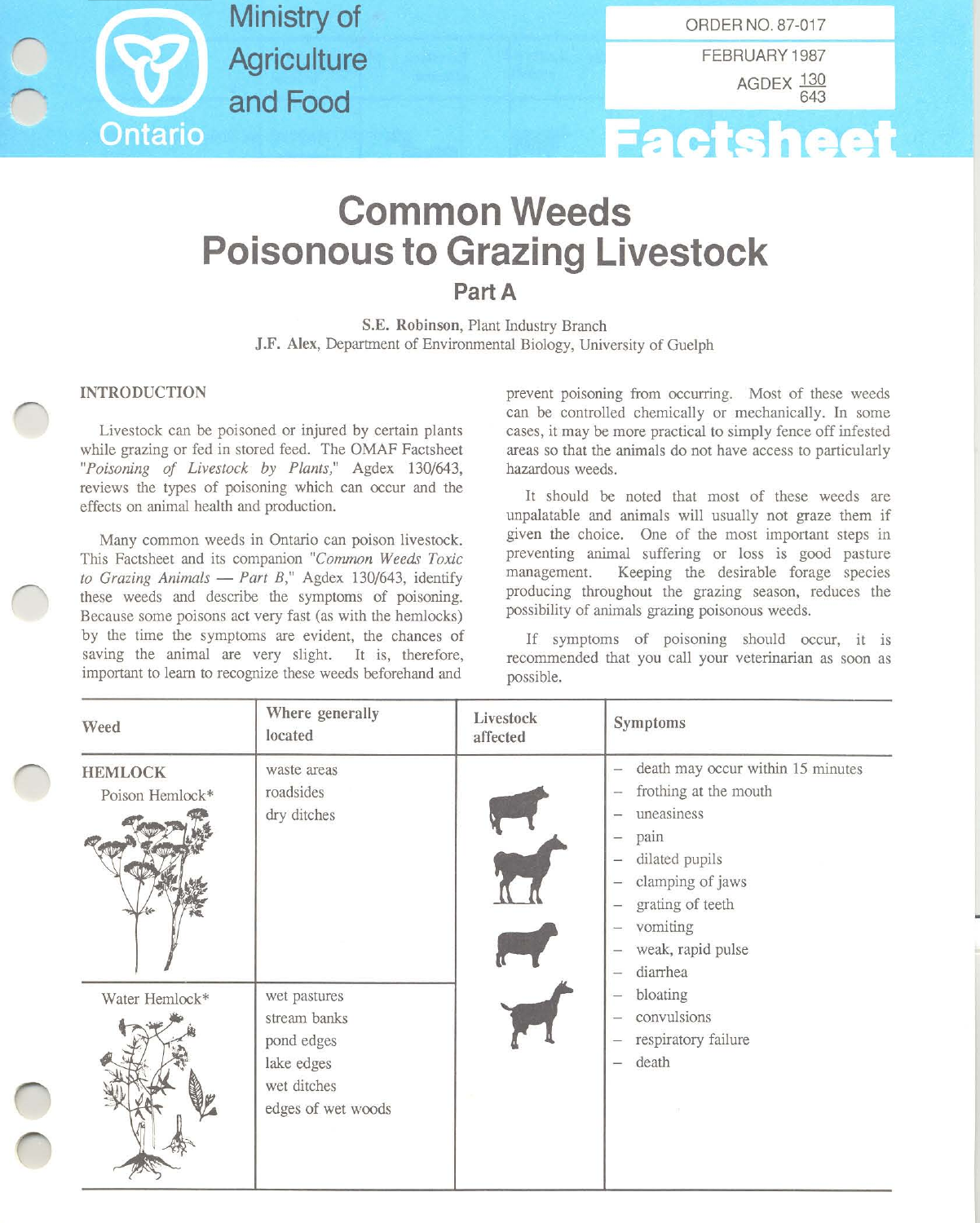| Weed                                | Where generally<br>located                                                                               | Livestock<br>affected | Symptoms                                                                                                                                                                                                                                                                                                                      |
|-------------------------------------|----------------------------------------------------------------------------------------------------------|-----------------------|-------------------------------------------------------------------------------------------------------------------------------------------------------------------------------------------------------------------------------------------------------------------------------------------------------------------------------|
| <b>BRACKEN FERN*</b>                | open fields<br>woodlands<br>low ground<br>dry, rocky soils                                               |                       | symptoms are slow to develop<br>$\overline{\phantom{0}}$<br>loss of flesh<br>$\overline{\phantom{0}}$<br>jaundice<br>$\equiv$<br>loss of appetite<br>weakness<br>$\overline{\phantom{0}}$<br>staggering gait<br>$\overline{\phantom{a}}$<br>excitability<br>$\overline{\phantom{a}}$<br>paralysis<br>$\overline{\phantom{a}}$ |
|                                     |                                                                                                          |                       | symptoms are slow to develop<br>$\overline{\phantom{a}}$<br>high fever<br>$\overline{\phantom{a}}$<br>labored breathing<br>drooling<br>$\overline{\phantom{a}}$<br>hemorrhaging from nostrils<br>$\overline{\phantom{m}}$<br>blood in urine and feces<br>$\overline{\phantom{0}}$<br>convulsions<br>$\frac{1}{2}$             |
| <b>MARSH ARROW-</b><br><b>GRASS</b> | marshes<br>alkaline soils                                                                                |                       | symptoms appear rapidly<br>$\equiv$<br>rapid, difficult breathing<br>$\overline{\phantom{m}}$<br>almond odor to breath<br>$\overline{\phantom{a}}$<br>animals go down with head turned to<br>$\overline{\phantom{0}}$<br>one side                                                                                             |
| HORSETAIL*                          | poorly drained soils<br>low, sandy, acid soils<br>cultivated fields<br>roadsides<br>waste areas<br>woods |                       | symptoms are slow to develop<br>$\overline{\phantom{0}}$<br>jaundice<br>$\overline{\phantom{a}}$<br>loss of appetite<br>weakness<br>staggering gait<br>-<br>excitability<br>$\overline{\phantom{0}}$<br>paralysis<br>$\equiv$                                                                                                 |
|                                     |                                                                                                          |                       |                                                                                                                                                                                                                                                                                                                               |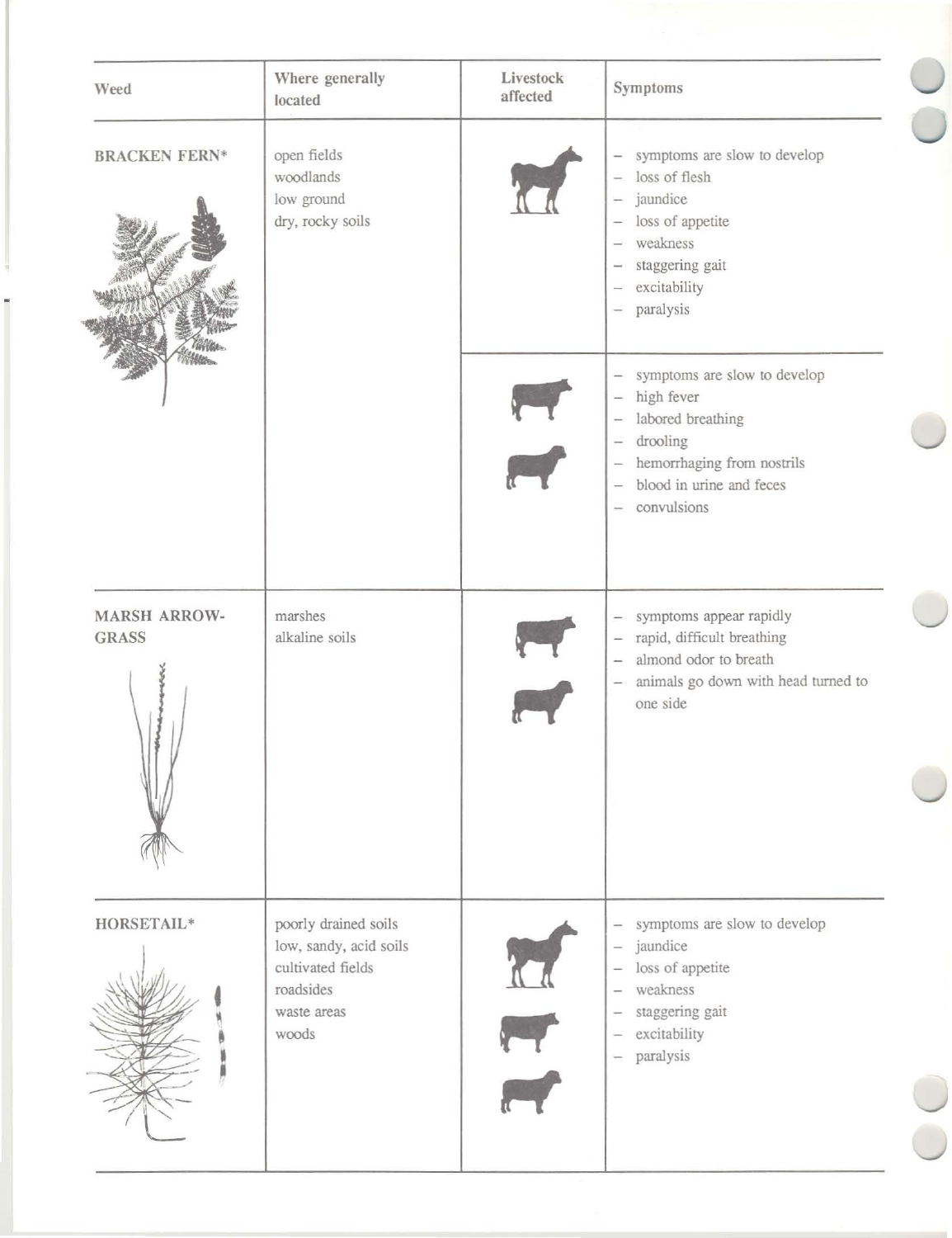| Weed                          | Where generally<br>located                                          | Livestock<br>affected | Symptoms                                                                                                                                                                                                                                                                      |
|-------------------------------|---------------------------------------------------------------------|-----------------------|-------------------------------------------------------------------------------------------------------------------------------------------------------------------------------------------------------------------------------------------------------------------------------|
| POKEWEED*<br><b>Highlight</b> | (southern Ontario only)<br>waste areas<br>meadows<br>edges of woods |                       | symptoms occur two or more hours<br>$\overline{\phantom{0}}$<br>after plants are eaten<br>retching spasms<br>$\overline{\phantom{a}}$<br>vomiting<br>$\overline{\phantom{0}}$<br>purging<br>$\equiv$<br>convulsions                                                           |
| <b>MARSH</b><br>MARIGOLD*     | wet areas                                                           |                       | - acute inflammation of the gastro-<br>intestinal tract<br>vomiting<br>$\overline{\phantom{a}}$<br>colic<br>$\overline{\phantom{0}}$<br>bloody urine<br>$\equiv$                                                                                                              |
|                               |                                                                     |                       | diarrhea<br>$\overline{\phantom{0}}$<br>twitching of the eyelids<br>$\overline{\phantom{0}}$<br>weak pulse<br>$\overline{\phantom{a}}$<br>loud breathing<br>-<br>reduced milk production<br>-<br>tainted milk red in colour and bitter<br>$\overline{\phantom{a}}$<br>tasting |
|                               |                                                                     |                       |                                                                                                                                                                                                                                                                               |
| TALL BUTTERCUP*               | pastures<br>meadows<br>roadsides                                    |                       | inflammation and blisters where plant<br>$\equiv$<br>juice touched the animal<br>- mouth blisters cause drooling and loss<br>of appetite<br>other symptoms similar to those for<br>$\overline{\phantom{0}}$<br>marsh marigold                                                 |
|                               |                                                                     |                       |                                                                                                                                                                                                                                                                               |